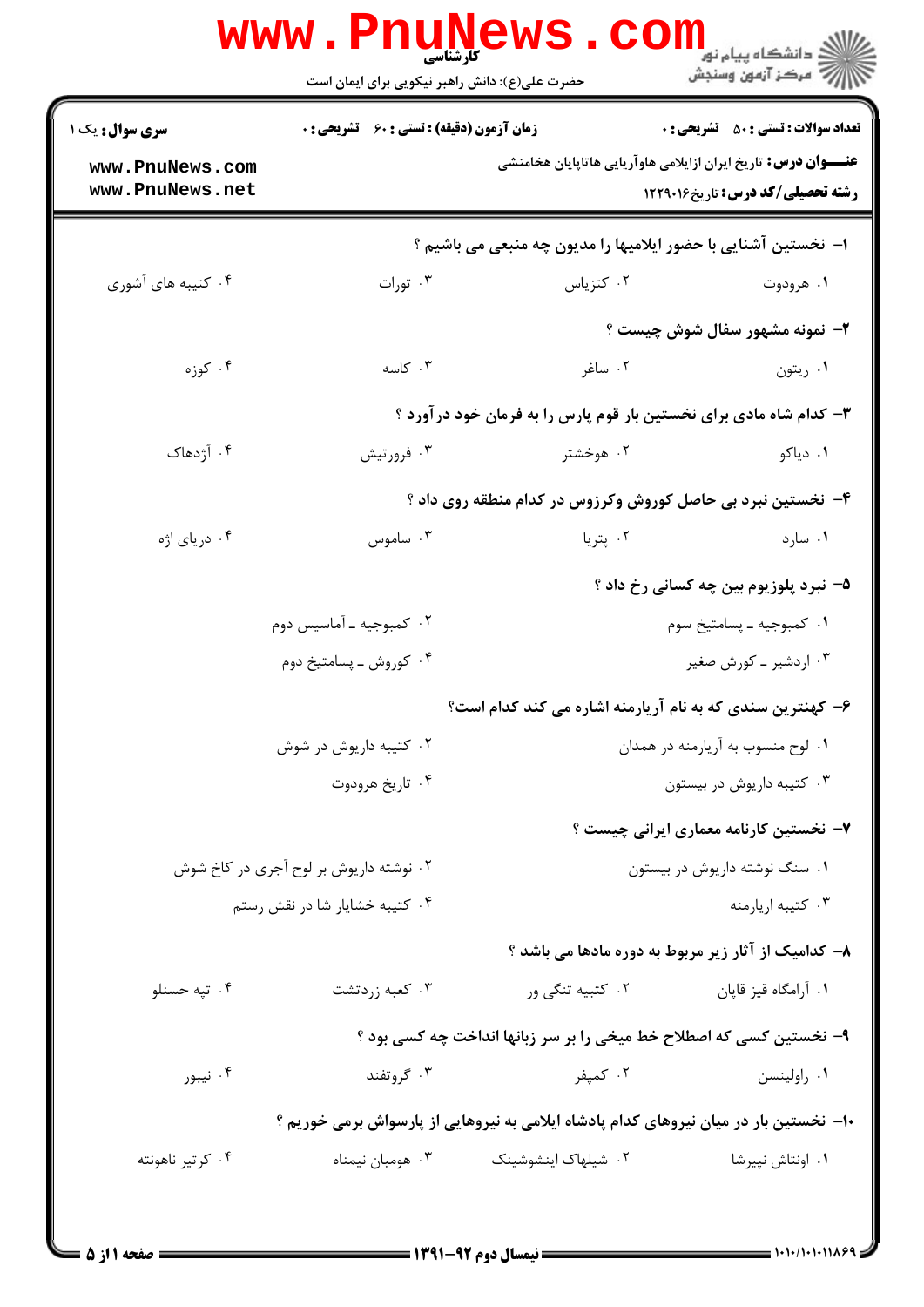|                                    | <b>www.PnuNews</b><br>کارشناسی<br>حضرت علی(ع): دانش راهبر نیکویی برای ایمان است |                                                                                 | ڪ دانشڪاه پيا <sub>م</sub> نور<br><mark>ر</mark> 7 مرڪز آزمون وسنڊش                                                |
|------------------------------------|---------------------------------------------------------------------------------|---------------------------------------------------------------------------------|--------------------------------------------------------------------------------------------------------------------|
| <b>سری سوال : ۱ یک</b>             | <b>زمان آزمون (دقیقه) : تستی : 60 ٪ تشریحی : 0</b>                              |                                                                                 | <b>تعداد سوالات : تستی : 50 ٪ تشریحی : 0</b>                                                                       |
| www.PnuNews.com<br>www.PnuNews.net |                                                                                 |                                                                                 | <b>عنــــوان درس:</b> تاریخ ایران ازایلامی هاوآریایی هاتاپایان هخامنشی<br><b>رشته تحصیلی/کد درس:</b> تاریخ ۱۲۲۹۰۱۶ |
|                                    |                                                                                 | 11- دو کتاب عزرا و نحمیاء از ارتباط کدام پادشاه ایرانی با یهودیان صحبت می کند ؟ |                                                                                                                    |
| ۰۴ داریوش اول                      | ۰۳ اردشير اول                                                                   | ۰۲ خشایار                                                                       | ۰۱ کوروش                                                                                                           |
|                                    |                                                                                 |                                                                                 | ۱۲- بزرگترین رویداد زمان فرمانروایی خشایارشاه چیست ؟                                                               |
| ۰۴ ارتباط با يهوديان               | ۰۳ درگیری با سکاها                                                              | ٠٢ جنگ با يونان                                                                 | ۰۱ درگیریهای داخلی                                                                                                 |
|                                    |                                                                                 |                                                                                 | 13- وزیر تشریفات داریوش از کدام قوم بود ؟                                                                          |
| ۰۴ ايلامي                          | ۰۳ ماد                                                                          | ٠٢ بابلى                                                                        | ۰۱ پارس                                                                                                            |
|                                    |                                                                                 |                                                                                 | ۱۴- پلوتارک کدام شاه هخامنشی را سرآمد پادشاهان پارس می خواند ؟                                                     |
| ۰۴ داریوش اول                      | ۰۳ اردشیر دوم                                                                   | ۰۲ داریوش دوم                                                                   | ٠١. اردشير اول                                                                                                     |
|                                    |                                                                                 |                                                                                 | 1۵– نبرد کوناکسا بین چه کسانی رخ داد ؟                                                                             |
|                                    | ۰۲ کوروش صغیر و اردشیر دوم                                                      |                                                                                 | ۰۱ اردشیر اول وکورش صغیر                                                                                           |
|                                    | ۰۴ کورش صغیر وداریوش دوم                                                        |                                                                                 | ۰۳ کوروش وشاه بابل                                                                                                 |
|                                    |                                                                                 |                                                                                 | ۱۶- خاستگاه هنربرنز ایلام را در کجا باید جستجو کرد ؟                                                               |
| ۰۴ لرستان                          | ۰۳ تخت جمشید                                                                    |                                                                                 | ۲. انشان<br>۰۱ شوش                                                                                                 |
|                                    |                                                                                 |                                                                                 | ۱۷– از دلایل اصلی شورشهای درباری در خاندان هخامنشی از زمان خشایارشا به بعد می باشد ؟                               |
| ۰۴ تربیت حرمسرایی                  | نقش زنان $\cdot$ ۳                                                              | ۰۲ نفوذ سرداران                                                                 | ۰۱ تحریکات آتنی ها                                                                                                 |
|                                    |                                                                                 |                                                                                 | ۱۸– کدام شاه هخامنشی علیه اقوام کادوس لشکرکشی داشت ؟                                                               |
| ۰۴ کوروش اول                       | ۰۳ خشایارشا                                                                     | ۰۲ اردشیر دوم                                                                   | ۰۱ داریوش اول                                                                                                      |
|                                    |                                                                                 |                                                                                 | ۱۹- آرامگاه اردشیر سوم در کجاست ؟                                                                                  |
| ۰۴ کوه رحمت                        | ۰۳ فیروزآباد                                                                    | ۰۲ پاسارگاد                                                                     | ۰۱ نقش رستم                                                                                                        |
|                                    |                                                                                 |                                                                                 | <b>۲۰</b> - تنها منبع درباره حکومت ارسس کدام است ؟                                                                 |
| ۰۴ کتیبه بیستون                    | ۰۳ پروکوپیوس                                                                    | ۰۲ دیودور سیسیلی                                                                | ۰۱ هرودوت                                                                                                          |
|                                    |                                                                                 |                                                                                 | <b>۲۱</b> - نخستین مزاحمت بزرگ در مقابل اسکندر از طرف کدام منطقه بود ؟                                             |
| ۰۴ ايونيه                          | ۰۳ میلت                                                                         | ۰۲ فریقیه                                                                       | ۰۱ هالیکارناسوس                                                                                                    |
|                                    |                                                                                 |                                                                                 |                                                                                                                    |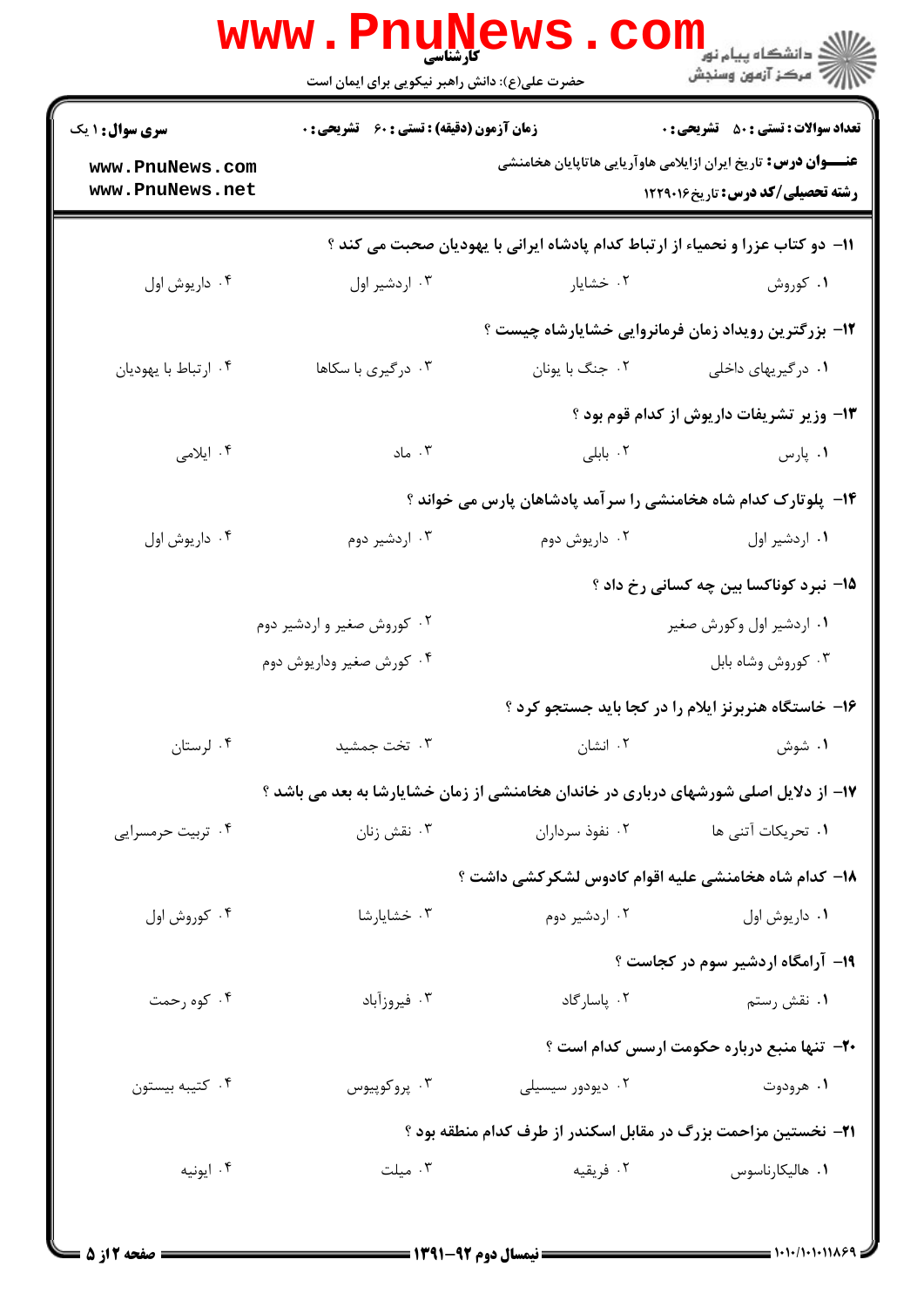|                                    | <b>www.PnuNews</b><br>حضرت علی(ع): دانش راهبر نیکویی برای ایمان است | CO.<br>کارشناسی                     | لاد دانشگاه پيام نور <mark>-</mark><br>  /> مرکز آزمون وسنڊش                                                      |
|------------------------------------|---------------------------------------------------------------------|-------------------------------------|-------------------------------------------------------------------------------------------------------------------|
| <b>سری سوال : ۱ یک</b>             | <b>زمان آزمون (دقیقه) : تستی : 60 ٪ تشریحی : 0</b>                  |                                     | <b>تعداد سوالات : تستي : 50 ٪ تشريحي : 0</b>                                                                      |
| www.PnuNews.com<br>www.PnuNews.net |                                                                     |                                     | <b>عنــــوان درس:</b> تاریخ ایران ازایلامی هاوآریایی هاتاپایان هخامنشی<br><b>رشته تحصیلی/کد درس:</b> تاریخ۱۲۲۹۰۱۶ |
|                                    |                                                                     |                                     | ۲۲- کدام جنگ اسکندر با داریوش به نام جنگ اربیل نیز خوانده می شود ؟                                                |
| ۰۴ نبرد گرانیکوس                   | بسوس $\cdot$ ۳                                                      | ۰۲ گوگمل                            | ۰۱ ایسوس                                                                                                          |
|                                    |                                                                     |                                     | ۲۳- اسکندر خانواده داریوش را در کدام شهر ایران جای داد؟                                                           |
| ۰۴ همدان                           | ۰۳ شوش                                                              | ۰۲ بابل                             | ۰۱ تخت جمشید                                                                                                      |
|                                    |                                                                     |                                     | ۲۴- فرمانده دژ پارسه که تخت جمشید را تحویل اسکندر داد چه نام داشت ؟                                               |
| ۰۴ پارمينيون                       | ۰۳ تیرداد                                                           | ۰۲ آریان                            | ۰۱ آریوبرزن                                                                                                       |
|                                    |                                                                     |                                     | <b>۲۵</b> - اردشیر به چه معناست ؟                                                                                 |
| ۰۴ بنده نیک                        | ۰۳ دارنده نیکی                                                      | ۰۲ فرمانروای پلان                   | ۰۱ فرمانروای فضیلت                                                                                                |
|                                    |                                                                     |                                     | <b>۲۶</b> - یونانیها چه کسی را «کیلیارخ » می خوانند ؟                                                             |
| ۰۴ وزیر بزرگ                       | ۰۳ فرمانده گارد جاویدان                                             | ۰۲ وزير تشريفات                     | ۰۱ والی                                                                                                           |
|                                    |                                                                     |                                     | <b>۲۷- وزیر تشریفات داریوش چه نام داشت</b> ؟                                                                      |
| ۰۴ فرنکه                           | ۰۳ گوبرياس                                                          | ۰۲ هوتانه                           | ۰۱ ارتبازن                                                                                                        |
|                                    |                                                                     |                                     | <b>78- منظور از «گنزه بره » چیست؟</b>                                                                             |
|                                    | ۰۲ رئیس سازمان مالیات                                               |                                     | ٠١. رئيس خزانه تخت جمشيد                                                                                          |
|                                    | ۰۴ رئيس نگهبانان                                                    |                                     | ۰۳ آمار سپاه                                                                                                      |
|                                    |                                                                     |                                     | <b>۲۹</b> - یونانیها چه کسی را «سیب بر »می خواندند ؟                                                              |
|                                    | ۰۲ باغبانان                                                         |                                     | ٠١ كشاورزان                                                                                                       |
|                                    | ۰۴ تاجران                                                           |                                     | ۰۳ سپاهيان گارد جاويدان                                                                                           |
|                                    |                                                                     |                                     | ۳۰– معروفترین پرچم ایران باستان کدام است ؟                                                                        |
| ۰۴ پرچم هخامنشی                    | ۰۳ پرچم با نقش عقاب                                                 | ۰۲ درفش کاویانی                     | ۰۱ پرچم با نقش شیر                                                                                                |
|                                    |                                                                     |                                     | ۳۱– در تقسیم بندی طبقات اجتماعی در زامیاد یشت ،اثروان در گروه چندم قرار می گیرند ؟                                |
| ۰۴ اول                             | ۰۳ دوم                                                              | ۰۲ سوم                              | ۰۱ چهارم                                                                                                          |
|                                    |                                                                     |                                     | 32- دروازه ملل خشایارشا ، زاده هنر کدام دوره تاریخی است ؟                                                         |
| ۰۴ ايلامي                          | ۰۳ آشوري                                                            | ۰۲ پارسی                            | ۰۱ مادی                                                                                                           |
|                                    |                                                                     | $=$ 1791 $=$ 97 and 11 and 2000 $=$ | = 1.1./1.1.1189=                                                                                                  |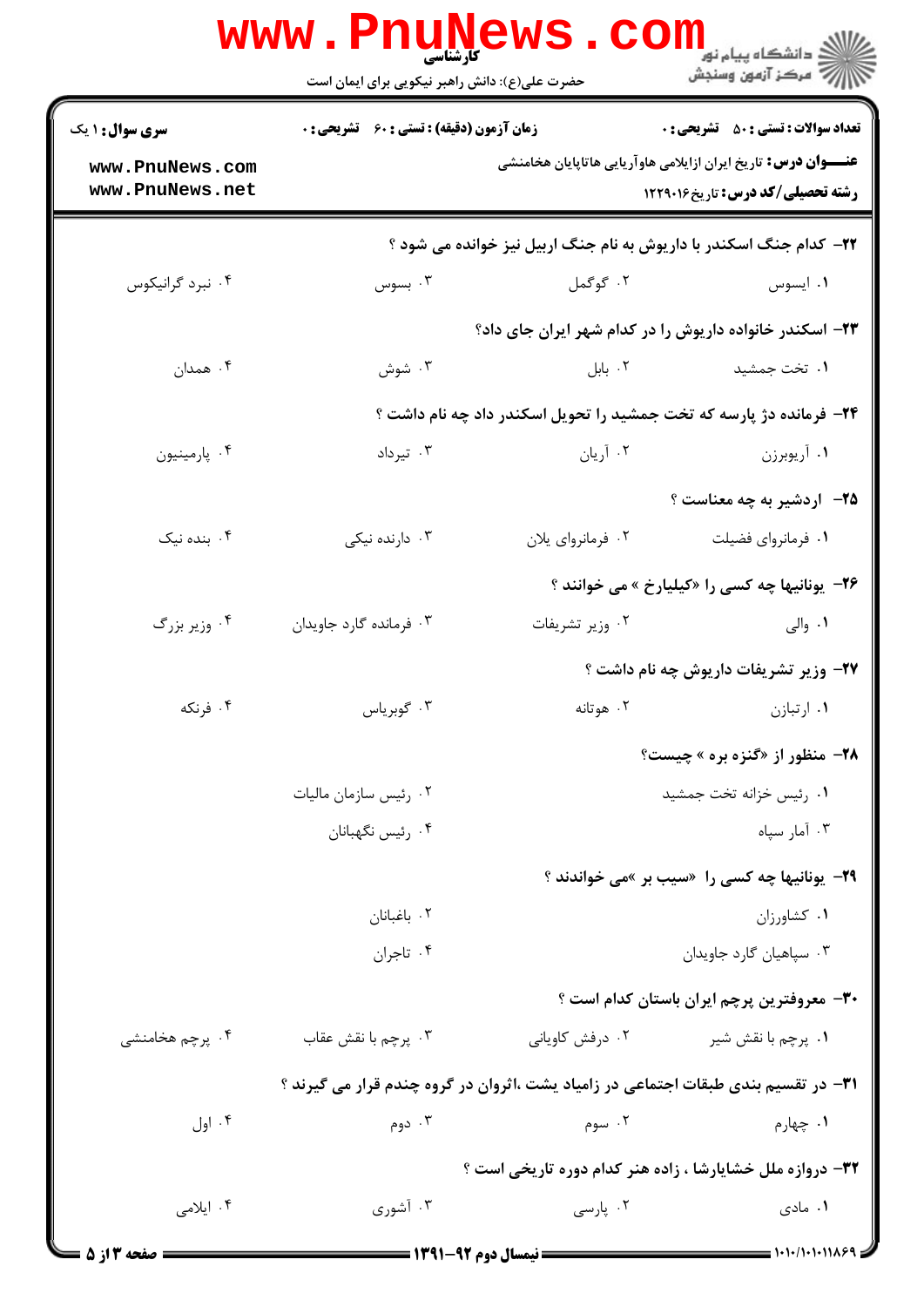|                                                              | <b>WWW.PNUNEWS</b><br><b>کارشناسی</b><br>حضرت علی(ع): دانش راهبر نیکویی برای ایمان است |               | $\text{Coll}_{\mathbb{Z}^{\text{alg}}}$ دانشگاه پیام نور<br>ج ' مرڪز آزمون وسنڊش                                                                                  |
|--------------------------------------------------------------|----------------------------------------------------------------------------------------|---------------|-------------------------------------------------------------------------------------------------------------------------------------------------------------------|
| <b>سری سوال :</b> ۱ یک<br>www.PnuNews.com<br>www.PnuNews.net | <b>زمان آزمون (دقیقه) : تستی : 60 ٪ تشریحی : 0</b>                                     |               | <b>تعداد سوالات : تستي : 50 ٪ تشريحي : 0</b><br><b>عنــــوان درس:</b> تاریخ ایران ازایلامی هاوآریایی هاتاپایان هخامنشی<br><b>رشته تحصیلی/کد درس:</b> تاریخ۱۲۲۹۰۱۶ |
|                                                              |                                                                                        |               | ۳۳– کدام حیوان در دوره هخامنشی سمبل فر شاهی بود ؟                                                                                                                 |
| ۰۴ خوک                                                       | ۰۳ قوچ                                                                                 | ۰۲ گاو        | ٠١. اسب                                                                                                                                                           |
|                                                              |                                                                                        |               | ۳۴- نیروی موثر خدایی در نزد ایلامیها چه نامیده می شد ؟                                                                                                            |
| ۰۴ خدا                                                       | ۰۳ ایشمکرب                                                                             | ۰۲ کیتن       | ۰۱ اینشوشینک                                                                                                                                                      |
|                                                              |                                                                                        |               | ۳۵- آرامگاه قیز قاپان مربوط به کدام دوره است و در کجا قرار دارد؟                                                                                                  |
|                                                              | ۰۲ هخامنشی-پایکولی عراق                                                                |               | ۰۱ هخامنشی - سلیمانیه                                                                                                                                             |
|                                                              | ۰۴ مادي-پايكولي عراق                                                                   |               | ۰۳ مادی-سلیمانیه                                                                                                                                                  |
|                                                              |                                                                                        |               | <b>۳۶</b> - بنا به اشاره آریان کدام منطقه فاقد ساتراپ در عهد هخامنشی بود ؟                                                                                        |
| ۰۴ ماد                                                       | ۰۳ کادوسیه                                                                             | ۰۲ ارمنستان   | ۰۱ پارس                                                                                                                                                           |
|                                                              |                                                                                        |               | <b>۳۷- خودسری «اریتا » ـ در زمان داریوش ـ در کجا صورت گرفت</b> ؟                                                                                                  |
| ۰۴ شوش                                                       | ۰۳ ايونيه                                                                              | ۰۲ لیدی       | ۰۱ مصر                                                                                                                                                            |
|                                                              |                                                                                        |               | ۳۸- نخستین پایداری در مقابل خشایار شا در یونان ، در چه منطقه ای صورت گرفت ؟                                                                                       |
| ۰۴ ترومپل                                                    | ۰۳ آتن                                                                                 | ۰۲ سالامیس    | ٠١ تسالى                                                                                                                                                          |
|                                                              |                                                                                        |               | ۳۹- در زمان داریوش اول شورش ایناروس در کجا حادث شد ؟                                                                                                              |
| ۰۴ آسیای صغیر                                                | ۰۳ يونان                                                                               | ۰۲ مصر        | ۰۱ لیبی                                                                                                                                                           |
|                                                              |                                                                                        |               | ۴۰–  پیمان صلح« آنتا لکیداس» زمان کدام شاه هخامنشی بسته شد ؟                                                                                                      |
| ۰۴ داریوش                                                    | ۰۳ خشایارشاه                                                                           | ۰۲ داریوش دوم | ۰۱ اردشیر دوم                                                                                                                                                     |
|                                                              |                                                                                        |               | ۴۱- جدی ترین دشمن اسکندر در ایران چه کسی بود ؟                                                                                                                    |
| ۰۴ پارمينون                                                  | ۰۳ داریوش                                                                              | ۰۲ ممنون      | ۰۱ آریوبرزن                                                                                                                                                       |
|                                                              |                                                                                        |               | ۴۲- سندهای سازمان اداری به چه خطی نوشته می شد ؟                                                                                                                   |
| ۰۴ میخی                                                      | ۰۳ آشوري                                                                               | ۰۲ ایلامی     | ۰۱ آرامی                                                                                                                                                          |
|                                                              |                                                                                        |               | ۴۳- در اوستا کدام حیوان نماد پیروزی است ؟                                                                                                                         |
| ۰۴ اسب                                                       | ۰۳ فیل                                                                                 | ۰۲ قوچ        | ۰۱ گاو بالدار                                                                                                                                                     |
|                                                              |                                                                                        |               |                                                                                                                                                                   |